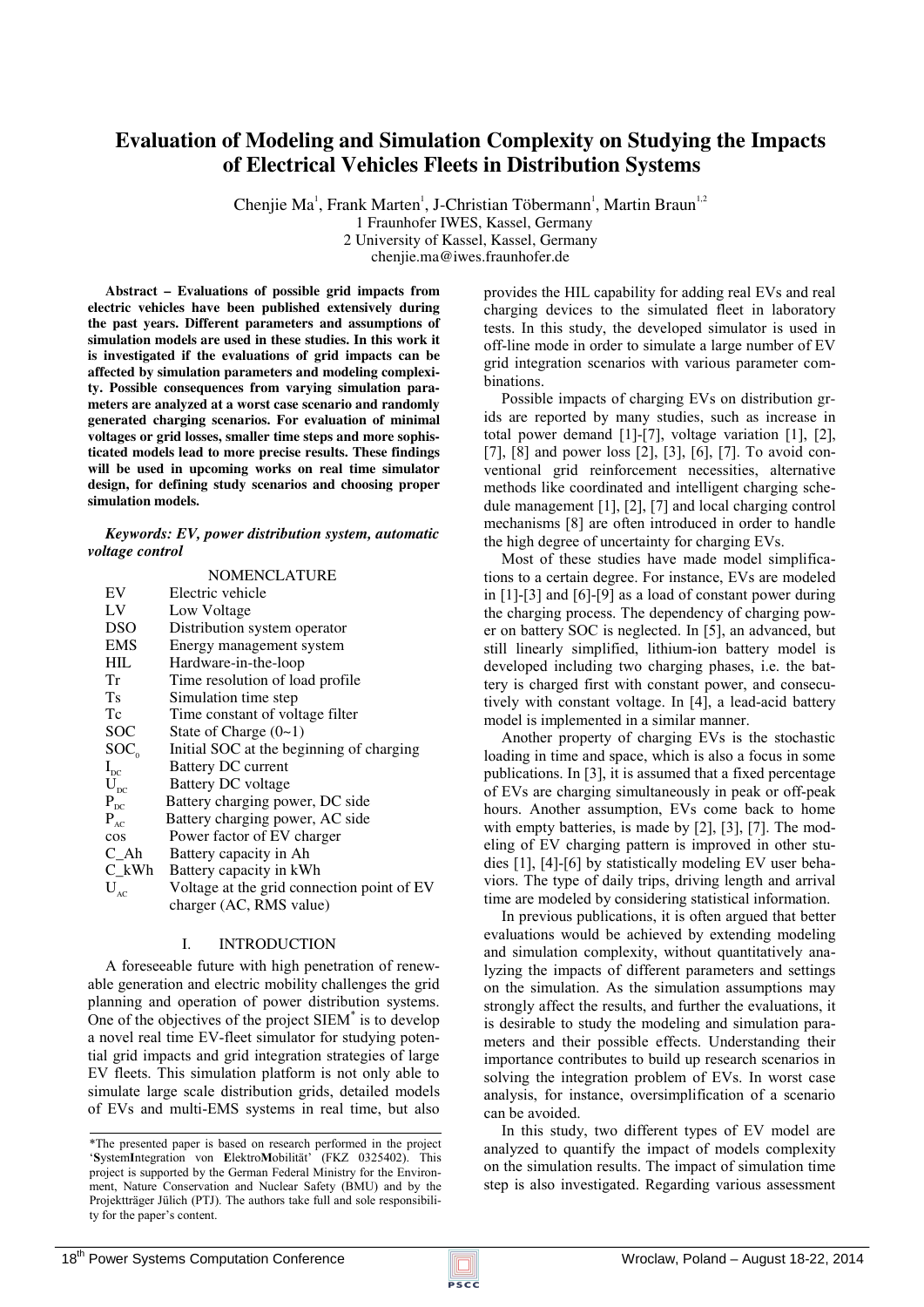criteria, significance of different modeling and simulation complexity and assumptions are statistically analyzed. In a following step, a sensitivity analysis on EV charging patterns is carried out. Finally, a local charging controller is implemented in the EV model. The effectiveness of this kind of controllers and their possible impacts on LV grids are evaluated.

This paper is outlined as follows. In Section II, specifications and assumptions of the electric grid and EVs are introduced. Two EV models of different complexity are also introduced. Section II also describes simulation related settings and parameters. The simulation results are presented and discussed in Section III. Finally, first performance results for a real time EV fleet simulation are given, followed by an overall conclusion.

# II. GRID AND EV MODELS

Simulation and analysis of this study are based on a reference LV grid. EV models, with different complexity, are developed and parameterized using manufacture datasheets of EV and charging equipment. In this section, the models and assumptions are described.

#### *A. Grid Model*

A reference LV grid model is selected for this study [9]. The topology of this grid can be found in [1] and the model is implemented in the software package Opal-RT ePHASORsim [16]. Grid equations are solved in the time domain using the RMS method. Some characteristic information of this grid is presented in Table I.

TABLE I. CHARACTERISTICS OF THE REFERENCE LV GRID BASED ON THE SYNTHETIC LOAD PROFILE OF THE CONSIDERED DAY

| MV/LV transformer, rated power           | 400 kVA    |
|------------------------------------------|------------|
| Number of feeders                        | 4 (radial) |
| Number of households                     | 170        |
| Peak loading of transformer              | 37.5 %     |
| Average loading of transformer           | 17.1%      |
| Maximum of voltage deviation             | $-3.5\%$   |
| Mean voltage deviation                   | $-1\%$     |
| Grid losses (including transformer loss) | $11\%$     |

#### *B. Household Consumption Profiles*

A set of household consumption profiles is generated with a time resolution of 1 s, based on an algorithm given in [10]. These profiles describe the consumption of 170 households on an arbitrary winter day. For analysis of different simulation time steps, filtered profiles with a time resolution of 10 s, 60 s and 600 s are calculated by applying a simple moving average function. One profile is exemplarily illustrated in Fig. 1.

# *C. EV Models*

A real plug-in electric vehicle (PEV) [11], powered by a Lithium-ion battery is modeled in this study. Its battery pack consists of 88 cells and provides a capacity of 50 Ah (being equivalent to 16.5 kWh at nominal battery voltage of 330 V). In order to evaluate impact of model complexity on simulation results, both a simple and a complex EV model are developed in this work based on measurements and manufacturer data.



Fig. 1: Load profile (of one household) in different time resolutions.

TABLE II. PARAMETERS OF THE TWO EV MODELS, MOTIVATED BY THE DATASHEETS IN [11]-[13].

| <b>Simple</b>             |                 |      | <b>Complex EV</b> |       |
|---------------------------|-----------------|------|-------------------|-------|
|                           | <b>EV</b> model |      |                   | model |
| Battery capacity          | $C$ kWh =       |      | $C Ah =$          |       |
|                           | 16.5 kWh        |      | 50 Ah             |       |
| $U_{DC}$                  | Constant,       |      | Variable,         |       |
|                           | 330 V           |      | max. 362 V        |       |
| SOC range                 | $0.1 - 0.9$     |      | $0.1 - 0.9$       |       |
| EV charging power         | Constant        |      | Variable          |       |
| Charging controller       | No              |      | Yes               |       |
| $cos\phi$                 |                 |      |                   |       |
| Charger efficiency        |                 |      | $\leq 1$          |       |
| EV charger type           | slow            | fast | slow              | fast  |
| Rated charging power [kW] | 3.7             | 20   | 3.7               | 20    |

#### Simple EV model

The simple model draws a constant charging power from the grid, until the battery is full. SOC dependency on battery voltage, battery internal resistance and converter losses are neglected in this model. Accordingly, SOC is defined in the simple model by charged energy with respect to battery capacity C\_kWh (Table II).

$$
\frac{\text{dSOC\_kWh}}{\text{dt}} = \frac{P_{AC}}{C_{A}kWh} \tag{1}
$$

# Complex EV model

As illustrated in Fig. 2, a more detailed EV model consists of a battery and an AC/DC converter. The battery is described as a voltage source and an internal resistance. Both of them are variable depending on the battery SOC, which in turn is defined as the integral of DC current over time with respect to battery capacity:

$$
\frac{\text{dSOC\_Ah}}{\text{dt}} = \frac{I_{DC}}{C_{AD}}
$$
 (2)

Commercial EV chargers are also equipped with a local AC voltage controller. This controller adjusts the charging power based on grid voltage at the EV connection point. Its characteristic curve is described in Fig. 3. The controller is experimentally parameterized as  $u_{AC1} = 0.93$  and  $u_{AC2} = 0.90$  (p.u.). Optimal parameterization of the controller is out of the scope in this work. Finally, the AC/DC converter is modeled using a polynomial function of converter losses.

$$
P_{AC} = \frac{(1-\beta) - \sqrt{(1-\beta)^2 - 4\gamma \cdot (\alpha + P_{DC})}}{2\gamma}
$$
(3)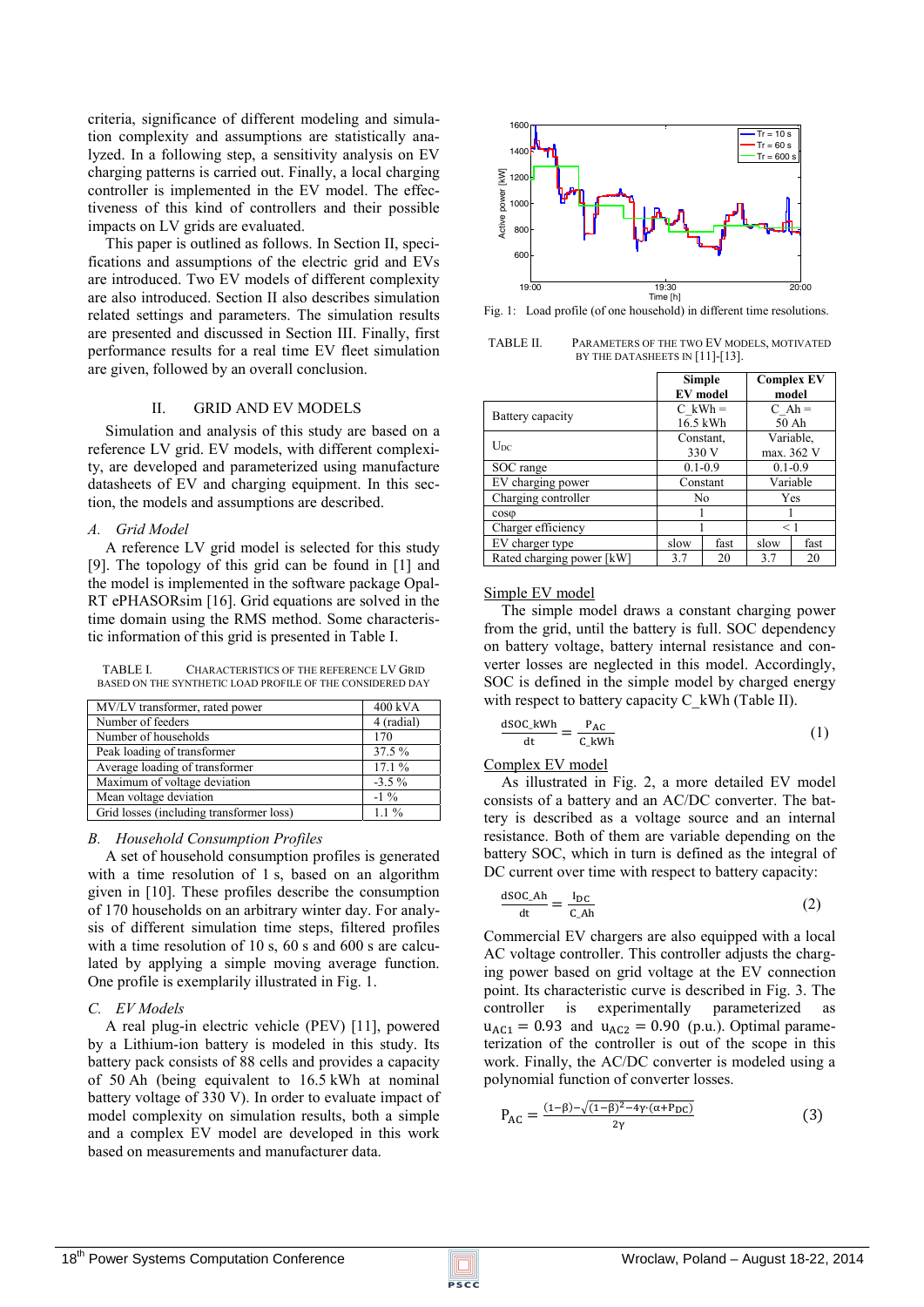

Fig. 2: Schematic diagram of the complex EV model.



Fig. 3: Characteristics of the AC voltage controller in the complex EV model.



Fig. 4: Typical charging curves of different EV models and charging modes.

The EV power consumption at the AC side can be calculated from its DC power consumption with equation (3). Here,  $\alpha$ ,  $\beta$  and  $\gamma$  are loss coefficients.

Lastly, the complex model switches from constant DC current to constant DC voltage charging mode when the battery voltage reaches 360 V. This value is motivated by experimental measurements of a fast DC charger by Chalmers University of Technology and HRM Engineering [14].

#### Slow and fast charging

Both the simple and complex EV model can charge at a maximum DC power of either 3.7 or 20 kW. These values are motivated by commercially available chargers for normal households: an onboard charger [12] requiring a normal single phase outlet, can provide slow charging power of 3.7 kW (measured at AC side). Alternatively, some fast charging stations [13] can provide a maximum charging power of 20 kW (measured at DC side) and requires a three phase power connection. Higher charging rates (e.g. 50 kW or 63 kW, proposed by some prototype and new standards) are out of scope of this work due to the fact that this high charging power requires a special grid connection, which is not state of the art of normal LV households. Typical charging curves of one EV, using the simple and complex model (assuming charging controller is not in operation, due to normal grid voltage conditions), are shown in Fig. 4. In analogy to existing research discussed in Section I, parameters such as EV penetration level and charging times are modeled as random processes. In all study scenarios, a maximum EV penetration and the worst position are applied. These maxima will be defined more specifically in the next subsection.

# *D. Definition of Maximum EV Penetration and Worst Charging Position for the Grid*

The maximum hosting capacity of the studied LV grid is defined as a limiting case, during which the maximum aggregated EV charging power equals to 150 % of the MV/LV transformer's rated power. Accordingly, the maximum penetration is then defined as the ratio between the number of EVs and the number of households in the LV grid. An overview for three different charging modes is shown in Table III.

For a particular penetration level, the charging position of EVs is not yet specified. In order to determine the critical charging positions for the grid, 10.000 combinations are randomly generated. During this process, each EV is considered to be changed with maximum rated power (3.7 or 20 kW). By analyzing the voltage minima in each simulation, a "worst charging positioning" for each of the 3 charging modes is determined. These positions correspond to the lowest voltages in Fig. 5. The calculated minima voltage is often much lower than the allowed limit in practice. However, this study is not focused on the minimal value but the deviation of these values with different modeling parameters. It is thus used as the reference for the further analysis.

TABLE III. MAX. EV PENETRATION FOR DIFFERENT CHARGING **MODES** 

| <b>Index</b> | Charging<br>mode  | <b>Description</b>                                      | <b>Max. EV</b><br>penetration |
|--------------|-------------------|---------------------------------------------------------|-------------------------------|
| F            | Fast<br>charging  | All EVs                                                 | 17%                           |
| M            | Mixed<br>charging | 50 % EVs at fast charging;<br>50 % EVs at slow charging | 29 %                          |
| S            | Slow<br>charging  | All EVs                                                 | 95%                           |



Fig. 5: Distribution of grid voltage minima by variation of EV charging positions with maximum EV penetration.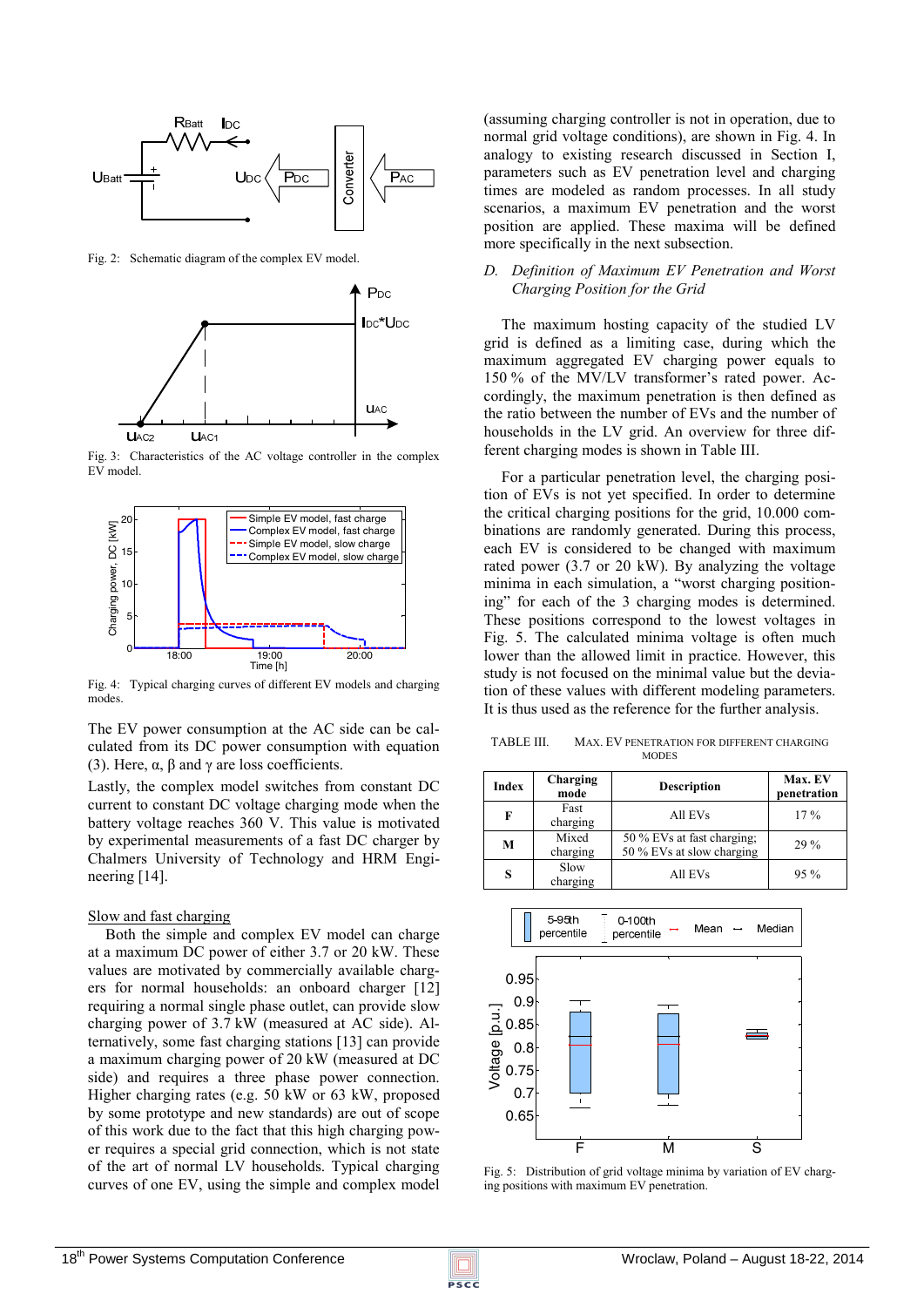#### *E. User Profile and Charging Pattern*

It is hereby assumed that all EVs charge once per day; EV owners come back at home in the evening and charge their vehicles overnight until the next trip. Charging patterns are thus defined by an arrival time  $(t_0)$ and  $SOC<sub>0</sub>$ , which stands for the amount of energy still stored in the battery at the beginning of a charging process. The EVs are continuously charged, until a maximum SOC  $(0.9)$  is reached.

Using the maximum penetration level and the worst grid positions, study scenarios are defined as follows. In a "worst case", it is assumed that the EVs start charging simultaneously at 18:30 and the  $SOC<sub>0</sub>$  of batteries is at the minimum level (0.2). In a "sensitivity study", considering the uncertainty of user behavior,  $t_0$  and SOC<sub>0</sub> are randomly generated from probability distribution functions. The arrival time of EVs is generated based on a normal distribution (99 % percentile lies between 17:00 and 20:00); the initial SOCs are uniformly distributed between 0.2 and 0.8.



Fig. 6: Probability density of EVs arrival time.

#### *F. Parameters of Numerical Solver*

In many existing EV models, such as the works listed in Section I, simulation time steps of 15 minutes or 1 hour are often used. This may be sufficient for analyzing seasonal power demand or grid losses. However, according to the power quality standard EN 50160, DSOs should guarantee the supply voltage within a range of  $\pm 10\%$  around the nominal value based on the measurement value during a 10 minute interval [15]. Therefore, it is reasonable to set the simulation step below 10 minutes in order to have a sufficiently detailed representation of grid voltage. In this study, time steps of 10 s, 60 s and 600 s are applied. Since this study concentrates on the evaluation of grid impacts caused by EVs, thus a fixed time range from 17:00 to 23:00 is used in all simulations.

# Simulation model

As illustrated in Fig. 7, the grid and EV model are separately arranged in two subsystems. In each simulation time step, node voltages are determined first by the grid model. Charging current of EVs is then calculated in the EV model based on the present node voltage and the actual SOC. For EV models without local AC voltage controllers, this simulation model is stable.



Fig. 7: Schematic diagram of simulation model



Fig. 8: Dynamic response of voltage with different filter parameter settings

#### Voltage control in the complex EV model

Due to the presence of voltage based charging control in the complex EV model, simulation results show small oscillations when the voltage is near the controller's tolerance boundaries. To mitigate this oscillation, which is introduced through the non-simultaneity of solving the grid model and solving of the EV model, a first-order filter is implemented within the simulation loop (Fig. 7). Besides, the simulation only provides results every 60 s, although a smaller simulation time step of 1 s is applied in solving the model, so that the simulation has sufficient time to converge. This method is also utilized by other commercial simulation software, like PowerFactory, where an internal loop is applied at each time step in dynamic simulations.

The transfer function of the implemented filter is described as:

$$
G(s) = \frac{1}{\frac{T_{c}}{T_{s}}s + 1}
$$
 (4)

By tuning filter parameters, system response is investigated. First outcomes are shown in Fig. 8. It can be seen that a filter with time constant of 45 s helps the system reaching a steady state within 60 s. It also stabilizes the result between two output steps. At the beginning of a load profile update, on the other hand, a voltage overshoot can occur (Fig. 8). A filter time constant of 45 s produces a moderate overshoot. Thus, this combination of filter parameter and simulation time step is chosen in following simulations. Because of the model characteristics and the large filter time constant, the EV model with voltage controller is only used in the simulation time step of 60 s (model is solved with time-step of 1 s).

#### III. RESULTS AND DISCUSSION

Results from a series of EV fleet simulations will be discussed. First, the dependence of simulation results on numerical solver parameters is evaluated. Next, the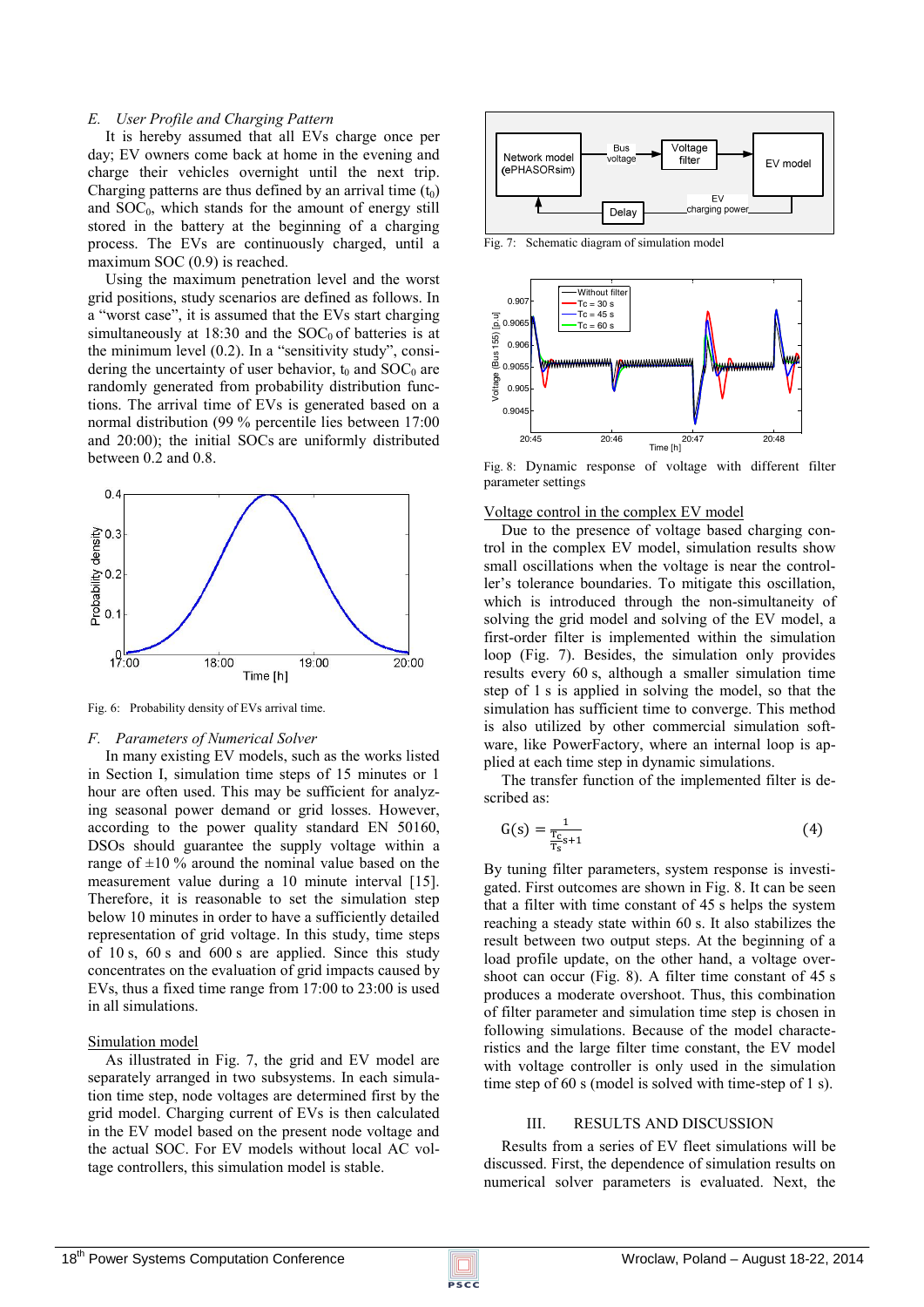particular choice of EV model (simple or complex) is evaluated. Finally, the real-time computation of a large EV fleet is performed.

# *A. Impact of Numerical Solver Parameters*

The first evaluation is carried out on the "worst case" scenario in which all EVs arrive simultaneously at 18:30 and the SOCof their batteries is at value 0.2. The temporal distributions of node voltage, transformer loading and total charging demand between 17:00 and 23:00 are shown in Fig. 9. According to the grid code [15], maximum voltage deviation should not be higher than 10 % in 95 % of the time. It also should never be lower than 0.85 p.u. of the nominal voltage. Thus, the voltage deviation is evaluated by observing the 95th and the 100th percentile of voltage statistics. Besides, the complex EV model is not implemented in the step-size of 10 s. In this time range, a more detailed battery model is required.

Results with both simple and complex EV models have shown the same tendency in all three charging modes, i.e. smaller time steps lead to larger voltage deviations, which can be considered as more accurate. Therefore, for evaluation of voltage, simulations with smaller time step should be adopted, if suitable models are available. Besides, the total voltage distribution resulting from complex EV models is smaller than the one in which simple EV models were used. As expected, the power consumption (e.g. 3.7 or 20 kW) varied in modes F, M and S has a higher impact on the voltage minima and thus requires a more careful consideration when modeling EVs.

As shown in Fig. 9 (b) and (c), the simulation time step has slight impacts on the statistics of transformer loading and total charging load. The model complexity, however, makes a larger difference, especially when EVs are in the slow charging mode. A survey on grid losses is presented in Table IV. Considering all three charging modes, simulations at time step of 60 s and 10 s result in similar losses, while the simulation with time steps of 600 s leads to a lower value. Modeling complexity can also significantly affect the losses. This finding is important for setting up long-term simulations, which in current practice often oversimplified by large simulation step and simple models.

TABLE IV. GRID LOSSES ON THE WORST CASE SCENARIO WITH DIFFERENT PARAMETER COMBINATIONS

| Charging<br>mode  | Ts[s] | <b>Simple EV</b><br>model | <b>Complex EV</b><br>model |
|-------------------|-------|---------------------------|----------------------------|
| Fast charg-       | 600   | $6.47\%$                  | 6.19%                      |
| ing               | 60    | 8.18%                     | 6.95%                      |
|                   | 10    | 8.16%                     |                            |
| Mixed<br>charging | 600   | 5.67%                     | 5.45 %                     |
|                   | 60    | 6.63%                     | 5.89%                      |
|                   | 10    | 6.70 %                    |                            |
| Slow<br>charging  | 600   | 9.15 %                    | 8.53 %                     |
|                   | 60    | 9.52 %                    | 8.72 %                     |
|                   | 10    | $9.55\%$                  |                            |



Fig. 9: Statistical summary of simulation results on the worst case scenario. F, M, and S: Fast, mixed and slow charging mode, resp.

In summary, for studying voltage profiles and grid losses, application of a complex EV model and simulation time step of 60 s can be recommended. Concerning transformer loading and the charging demand, influence of simulation settings is uncritical. The simulation time step affects more strongly the extremes rather than the mean or median of the results. Additionally, the specification of EVs and EV charger can also largely affect the assessment of voltage, especially when voltage minima are under study.

# *B. Sensitivity Analysis on EV Charging Patterns*

In order to evaluate the impact of the uncertainty of EV behaviors on simulation results, a sensitivity analy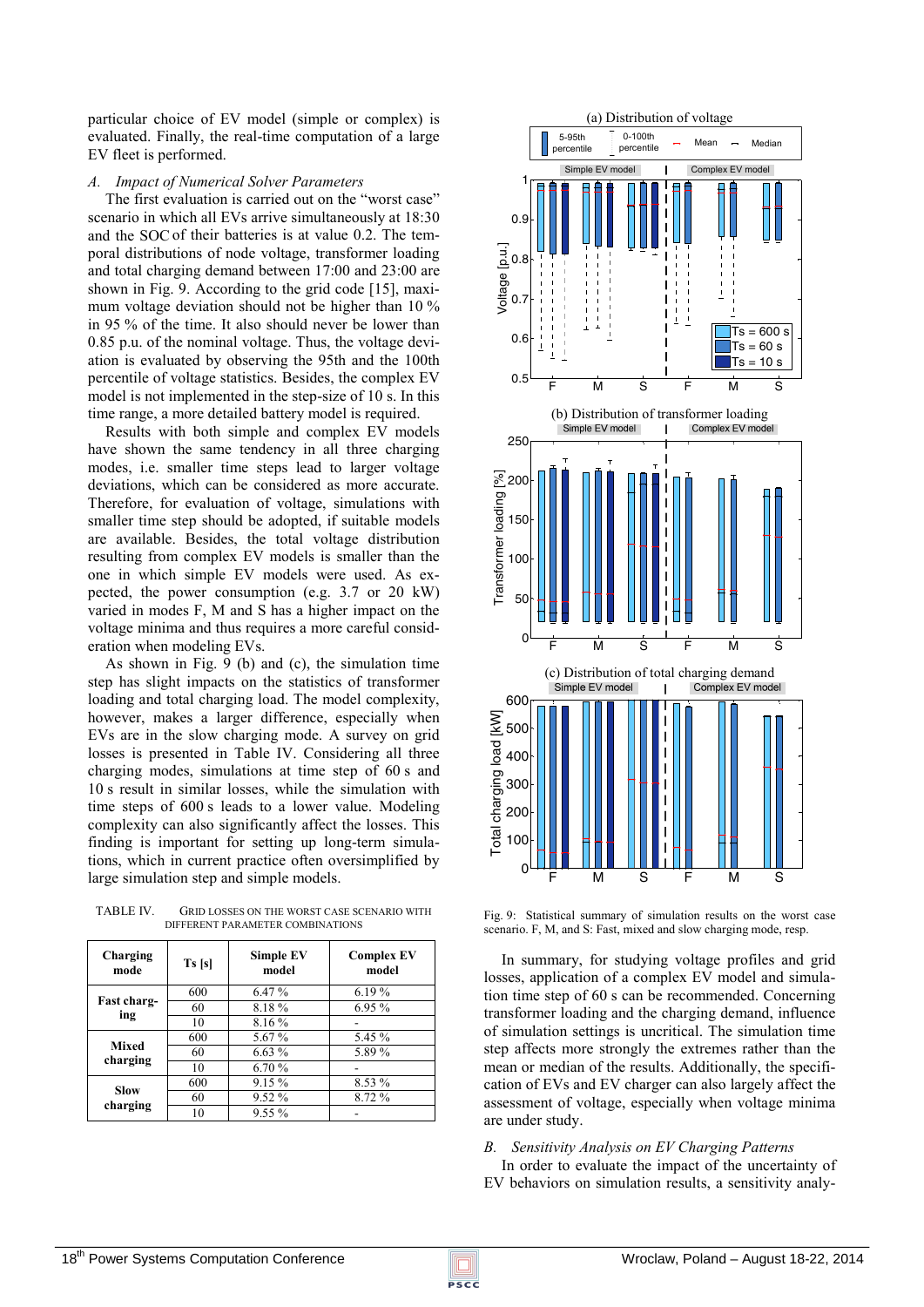sis using randomly generated EV charging patterns (described in section II-E) is implemented. At each charging mode (F, M, S), 100 statistical realizations are simulated with a particular EV model. For EVs with a fast charger, the battery SOC increases over 0.2 within 600 s, which may lead to overcharge in some scenarios. Therefore, the following evaluations are limited on a simulation time step of 60 s.

Fig. 10(a), distributions of the recorded minimal voltage over 100 statistical realizations, and 10 (b), distributions of the 95th lowest voltage percentile, are analyzed in first step. Following conclusions are found:

- 1. Considering results of the worst case (Fig. 9(a)) and of the sensitivity analysis, minimal voltage values are markedly different than the predefined worst case. However, the difference by lower bound of 95th voltage percentile is less significant. Considering the bandwidth of both minima and lower bound of 95th percentile of voltage, voltage profile is very sensitive to charging pattern (especially F and M).
- 2. In general, the simple EV model produces results of lower voltage. The voltage minima are less sensitive to patterns then applying complex models. In contrary, the simple EV model leads to a larger span width of the 95th voltage percentile.
- 3. The voltage controller, combined with the complex EV model, can generally contribute to support the grid voltage. Results show that the voltage median rises in both observations (Fig. 10(a, b)). Also, the lower boundaries of the 95th voltage percentile are improved. However, due to the input delay of the controller and its internally limited current gradient, the extreme value, the lower bounds of voltage minima in Fig. 10(a), is not improved by this type of controller.
- 4. Additionally, through the comparison of Fig. 5 and Fig. 10(a), it can be concluded that the EV charging position and the charging pattern have similar significance on grid voltage (for both minimum and bandwidth).

Fig. 10(c, d, e) show statistics obtained over all time steps and the 100 stochastic realizations of each charging mode. Overloading of transformer  $(> 100\%)$  is not often reached in both fast and mixed charging mode, although the hosting capacity is defined as 50 % higher than the transformer's rated power. Besides, peak values of EVs' charging demand are also significantly reduced than those in the worst case. Grid losses are also largely reduced, comparing Fig. 10(e) to losses of the worst case in Fig. 9. By analyzing the median and the range of losses, it can be found that grid loss is more correlated with charging pattern than with the model complexity.

Thus, modeling of temporal charging patterns is extremely important for determining "realistic" worst case considering the loading and total load. Further, both spatial and temporal features of charging pattern have remarkable impacts on studying voltage profile. Model complexity and the charging controller have no significant impact on these results.



 (b) Distribution of the lower bound 95th voltage percentile measured between 17:00 and 23:00.



200  $\sqrt{2}$ Simple EV model Transformer loading [%] .<br>omplex EV mode Transformer loading 150 nplex EV model, charging 100  $50$  $0$   $F$ M
S  $\overrightarrow{S}$ 

(d) Distribution of total charging demand of EVs.

(c) Distribution of transformer loading.



(e) Distribution of grid losses.



Fig. 10: Results of sensitivity analysis on charging pattern F, M and S: Fast, mixed and slow charging mode, respectively.